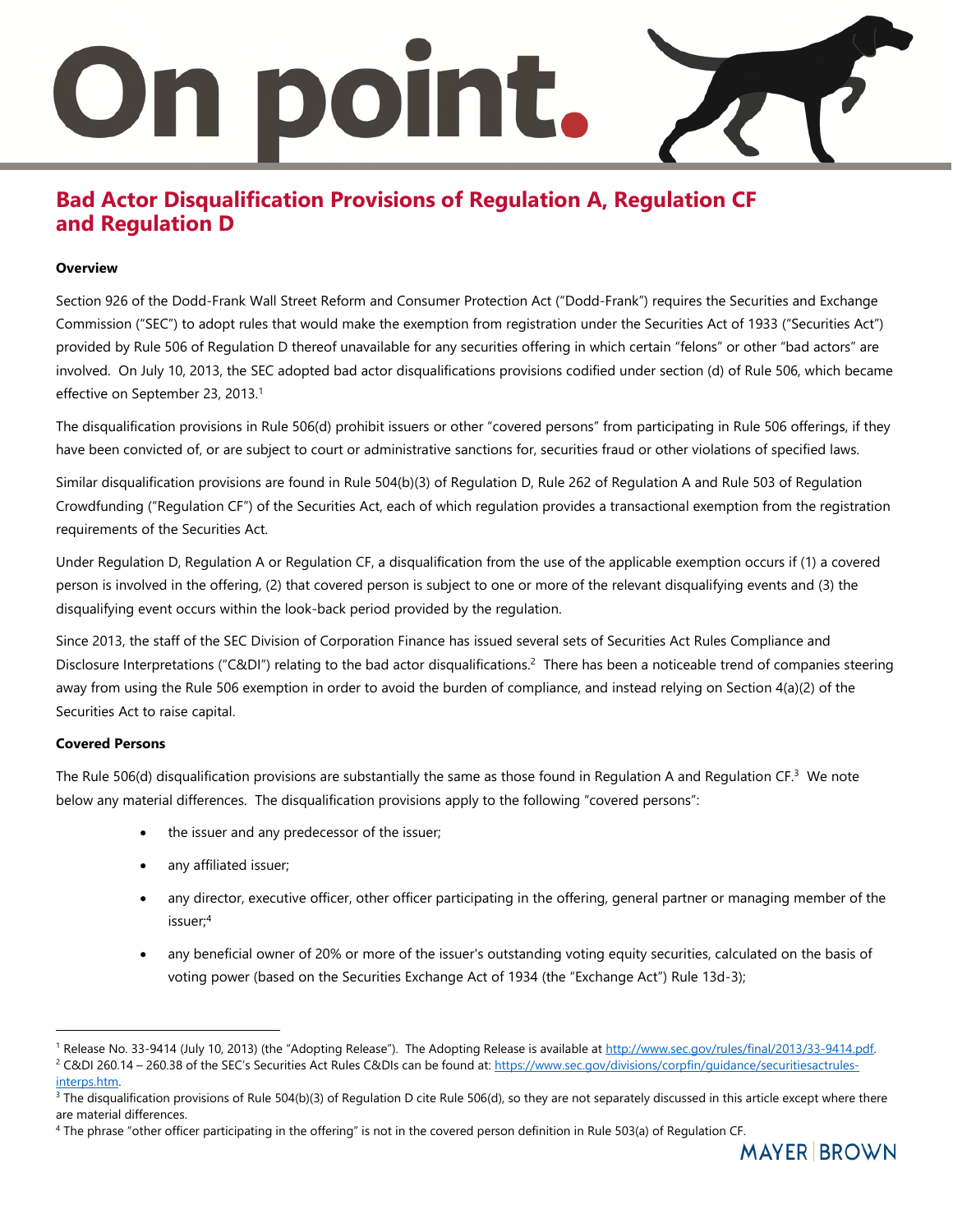- any promoter (as defined in Rule 405 under the Securities Act) connected with the issuer in any capacity at the time of such sale;<sup>5</sup>
- any investment manager of an issuer that is a pooled investment fund; $6$
- any person that has been or will be paid (directly or indirectly) remuneration for solicitation of purchasers in connection with such sale of securities (a "compensated solicitor");
- any general partner or managing member of any such investment manager or solicitor;<sup>7</sup> or
- any director, executive officer or other officer participating in the offering of any such investment manager or solicitor or general partner or managing member of such investment manager or solicitor.<sup>8</sup>

A discussion of some of the terms included in the covered person categories follows.

#### *Affiliated issuer*

An "affiliated issuer" is an affiliate (as defined in Rule 501(b) of Regulation D) of the issuer that is issuing securities in the same offering, including offerings that are subject to integration under Rule 502(a) of Regulation D.<sup>9</sup> The term "affiliated issuer" would generally not include an affiliate of a fund, such as a portfolio company, unless that affiliate was issuing securities in the same offering.

#### *Officer participating in the offering*

Participation in an offering means more than transitory or incidental involvement. Participation in an offering is not limited to solicitation of investors. The term could include activities such as participation or involvement in due diligence activities, involvement in the preparation of disclosure documents, the offer of structuring or other advice, and communication with the issuer, prospective investors or other offering participants. Administrative functions, such as opening brokerage accounts, wiring funds, and bookkeeping activities, are generally not deemed to constitute participating in the offering. The SEC staff has also indicated that persons whose sole involvement with an offering are as members of a compensated solicitor's deal or transaction committee that is responsible for approving the entity's participation in the offering are not "participating" in the offering.<sup>10</sup>

#### *Beneficial owner of 20% or more of the issuer's outstanding voting equity securities*

A shareholder that becomes a 20% beneficial owner of the issuer's voting equity securities upon completion of the sale of securities in a Rule 506 offering is not a 20% beneficial owner at the time of the sale, for purposes of determining who is a covered person with respect to that offering.<sup>11</sup>

The term "beneficial owner" in Rule 506(d) is interpreted the same way as under Exchange Act Rule 13d-3. "Beneficial owner" under Rule 506(d) means any person who, directly or indirectly, through any contract, arrangement, understanding, relationship or otherwise, under Exchange Act Rule 13d-3 has or shares, or is deemed to have or share (1) voting power, which includes the power to vote, or to direct the voting of, such security; and/or (2) investment power, which includes the power to dispose of, or to direct the disposition of, such security.<sup>12</sup> For purposes of determining 20% beneficial owners under Rule 506(d), it is necessary to "look through" entities to their

 $\overline{a}$ 

<sup>12</sup> See C&DIs 260.29 and 260.30.





<sup>&</sup>lt;sup>5</sup> Rule 262(a) of Regulation A also looks for promoters at the time of filing and at the time of any offer after qualification.

<sup>&</sup>lt;sup>6</sup> Investment managers are not covered persons for the purposes of Regulation A or Regulation CF.

<sup>&</sup>lt;sup>7</sup> Regulation A and Regulation CF do not include "investment manager" here.

<sup>&</sup>lt;sup>8</sup> Rule 262(a) of Regulation A does not refer to an "investment manager" here. Rule 503(a) of Regulation CF includes only "any general partner, director, officer or managing member of any such solicitor."

<sup>&</sup>lt;sup>9</sup> See C&DI 260.16.

<sup>10</sup> See C&DIs 260.18 and 260.19.

<sup>11</sup> See C&DI 260.28.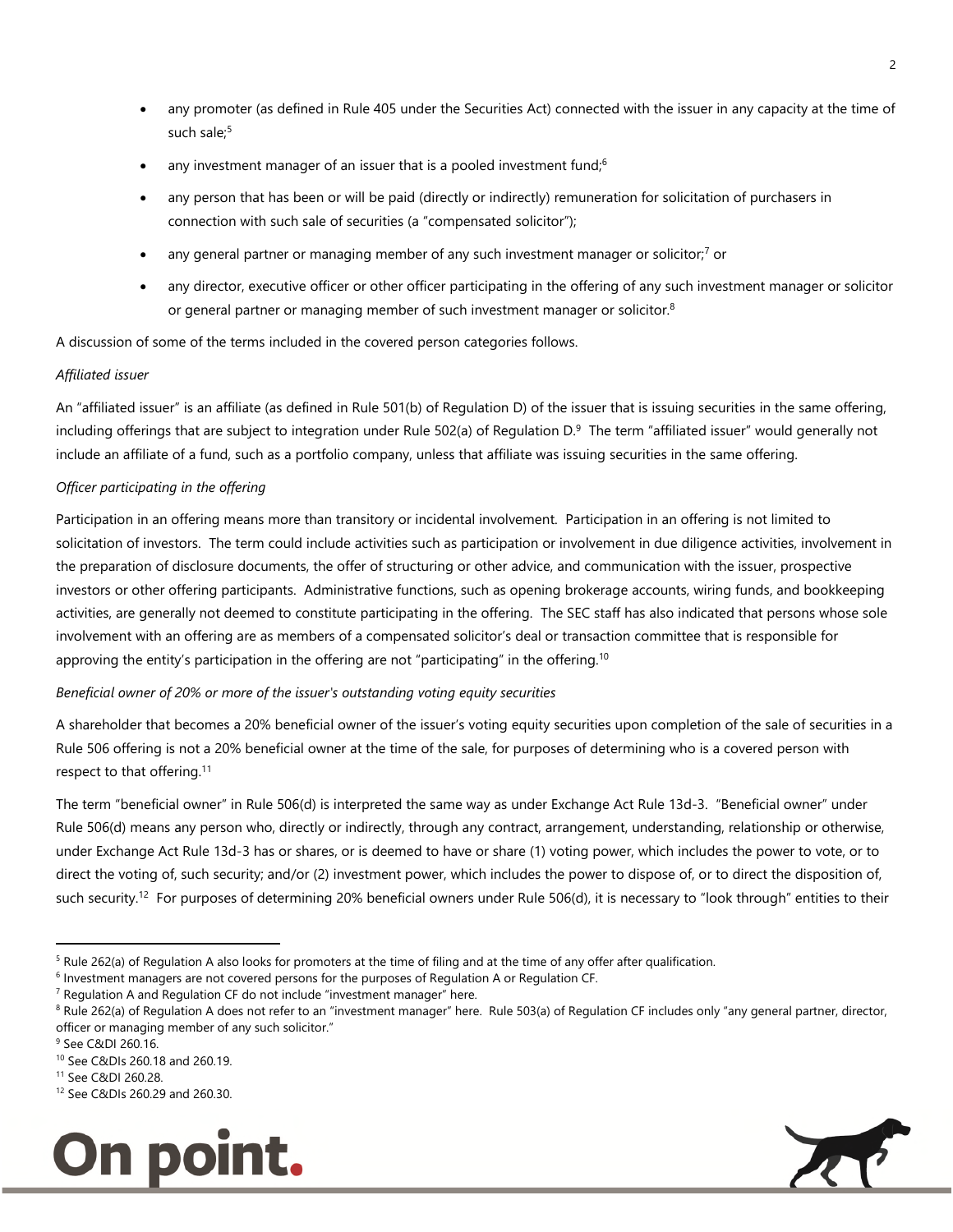controlling persons.<sup>13</sup> In the case where some of the shareholders of a Rule 506 issuer have entered into a voting agreement pursuant to which each shareholder agrees to vote its shares of voting equity securities in favor of director candidates designated by one or more of the other parties, the shareholders have formed a group, and the group beneficially owns the shares beneficially owned by its members.<sup>14</sup> The parties to the voting agreement that have or share the power to vote or direct the vote of shares beneficially owned by other parties to the agreement will beneficially own such shares. Parties that do not have or share the power to vote or direct the vote of other parties' shares would not beneficially own such shares solely as a result of entering into the voting agreement. If the group is a 20% beneficial owner, then disqualification or disclosure obligations would arise from court orders, injunctions, regulatory orders or other triggering events against the group itself. If a party to the voting agreement becomes a 20% beneficial owner because shares of other parties are added to its beneficial ownership, disqualification or disclosure obligations would arise from triggering events against that party.

#### **Disqualifying Events**

The disqualifying events under Rule 506(d) of Regulation D, Rule 503(b) of Regulation CF and Rule 262(a) of Regulation A include:

- criminal convictions;
- court injunctions and restraining orders;
- "final orders" of certain state regulators (such as securities, banking and insurance) and federal regulators, including the U.S. Commodity Futures Trading Commission ("CFTC") and the National Credit Union Administration ("NCUA");
- SEC disciplinary orders relating to brokers, dealers, municipal securities dealers, investment advisers, and investment companies and their associated persons;
- certain SEC cease and desist orders;
- suspension or expulsion from membership in, or suspension or barring from association with, a member of a securities self-regulatory organization ("SRO");
- SEC stop orders and orders suspending a Regulation A exemption; and
- U.S. Postal Service false representation orders.

A discussion of some of these categories appears below.

#### *Criminal convictions*

Rule 262(a)(1) of Regulation A, Rule 503(a)(1) of Regulation CF and Rule 506(d)(1)(i) of Regulation D each provide for disqualification if any covered person who has been convicted of any felony or misdemeanor in connection with the purchase or sale of any security, involving the making of any false filing with the SEC or arising out of the conduct of the business of an underwriter, broker, dealer, municipal securities dealer, investment adviser or paid solicitor of purchasers of securities. In the case of Regulation CF, activities in acting as a funding portal would also be included. The rules include a five-year look-back period for criminal convictions of issuers, their predecessors and affiliated issuers, and a ten-year look-back period for other covered persons. The look-back period is measured from the time of the sale, in the case of Regulation D, or the time of the filing of the offering statement, in the case of Regulations A and  $CF<sup>15</sup>$ 

j

<sup>&</sup>lt;sup>15</sup> On March 4, 2020, the SEC issued a proposed rule under which the triggers for the look-back periods in certain parts of Regulations A and CF would be harmonized with those in Regulation D. See SEC Release 33-10763 (Mar. 4. 2020) at II.G, available at: [https://www.sec.gov/rules/proposed/2020/33-](https://www.sec.gov/rules/proposed/2020/33-10763.pdf) [10763.pdf.](https://www.sec.gov/rules/proposed/2020/33-10763.pdf)





<sup>13</sup> See C&DI 260.30.

<sup>&</sup>lt;sup>14</sup> See C&DI 260.31 and Exchange Act Sections 13(d) and 13(g) and Regulation 13D-G Beneficial Ownership Reporting C&DI 105.06.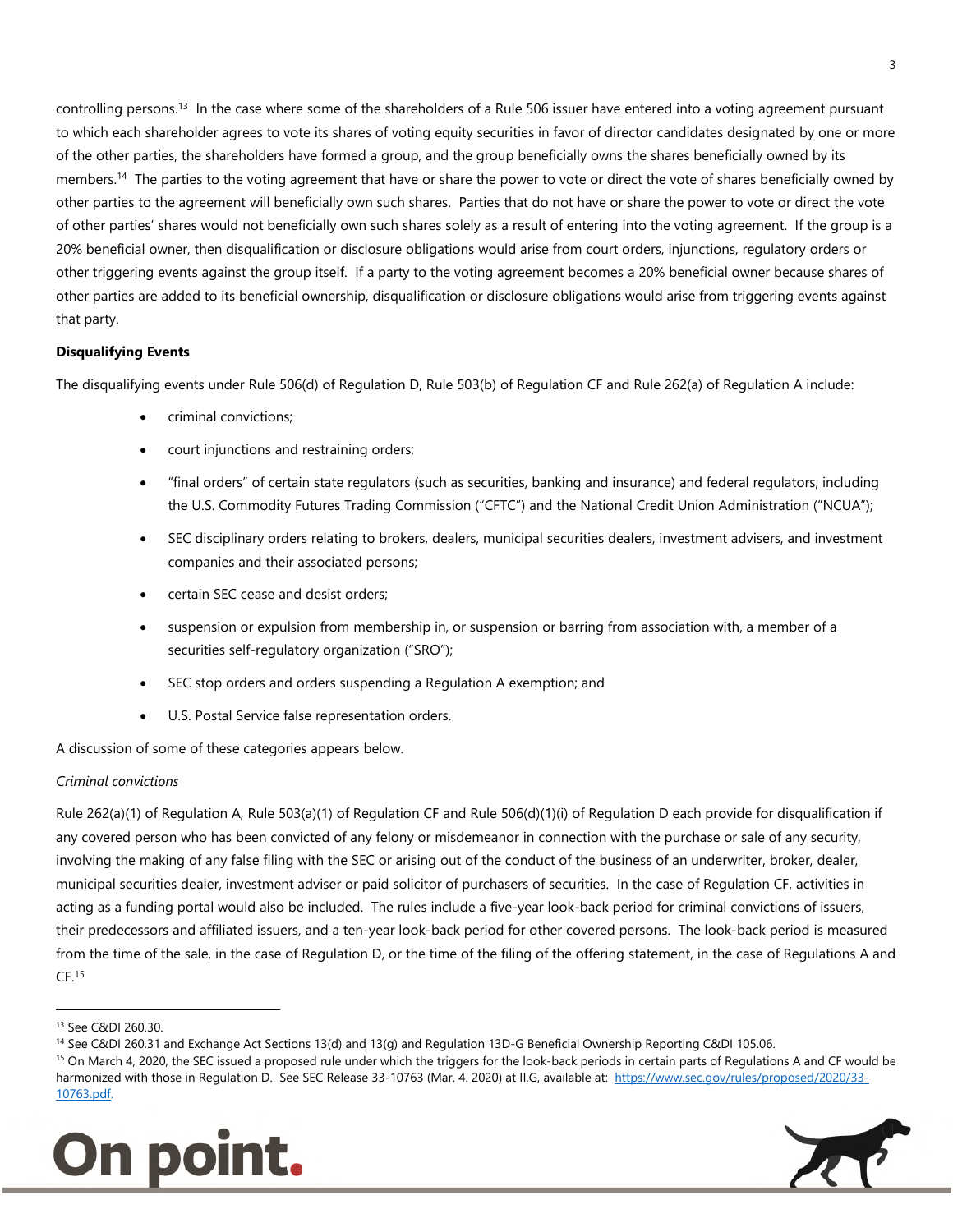However, actions taken in jurisdictions other than the United States, such as convictions, court orders, injunctions in a foreign court or regulatory orders issued by foreign regulatory authorities will not trigger a disqualification under Rule 506(d).<sup>16</sup>

#### *Injunctions and restraining orders*

Rule 262(a)(2) of Regulation A, Rule 503(a)(2) of Regulation CF and Rule 506(d)(1)(ii) of Regulation D each disqualify any covered person if the covered person is subject to any order, judgment or decree of any court of competent jurisdiction, entered within five years before the sale (or the filing, in the case of Regulation A or CF), that, at the time of the sale (or filing), restrains or enjoins that person from engaging in or continuing any conduct or practice (i) in connection with the purchase or sale of any security, (ii) involving the making of a false filing with the SEC or (iii) arising out of the conduct of business of an underwriter, broker, dealer, municipal securities dealer, investment adviser or paid solicitor of purchasers of securities. In the case of Regulation CF, as in the above discussion of criminal convictions, activities in acting as a funding portal would also be included.

#### *Final order*

Rule 261 and Rule 262(a)(3) of Regulation A, Rule 503(a)(3) of Regulation CF and Rules 501(g) and 506(d)(1)(iii) of Regulation D each define a "final order" as a written directive or declaratory statement issued by a federal or state agency described in Rule 262(a)(3), Rule 503(a)(3) of Regulation CF or Rule 506(d)(1)(iii), as applicable, under applicable statutory authority that provides for notice and an opportunity for a hearing, which constitutes a final disposition or action by that federal or state agency.

Each of Rule 262(a)(4) of Regulation A, Rule 503(a)(4) of Regulation CF and Rule 506(d)(1)(iv) of Regulation D will also disqualify a covered person if that person is subject to an order under Section 15(b) or 15B(c) of the 1934 Act, or Section 203(e) or (f) of the Investment Advisers Act of 1940 (the "Advisers Act"), that, at the time of the sale:<sup>17</sup> (i) suspends or revokes the person's registration as a broker, dealer, municipal securities dealer or investment adviser (or funding portal, in the case of Regulation CF); (ii) places limitations on the activities, functions or operations of that person; or (iii) bars that person from being associated with any entity or from participating in the offering of any penny stock.

Rule 262(a)(3) of Regulation A, Rule 503(a)(3) of Regulation CF and Rule 506(d)(1)(iii) of Regulation D each disqualify any covered person who is subject to a final order of a state securities commission (or an agency or officer of a state performing similar functions); a state authority that supervises or examines banks, savings associations or credit unions; a state insurance commission (or an agency or an officer of a state performing similar functions); an appropriate federal banking agency; the CFTC; or the NCUA. The order must be final, and (A) at the time of the sale (or filing), bar the person from (i) association with an entity regulated by that commission, authority, agency or officer; (ii) engaging in the business of securities, insurance or banking; or (iii) engaging in savings association or credit union activities; or (B) constitutes a final order based on a violation of any law or regulation that prohibits fraudulent, manipulative or deceptive conduct entered within ten years before that sale (or filing, in the case of Regulation A or Regulation CF).

#### *Cease and desist orders*

Under Rule 262(a)(5) of Regulation A, Rule 503(a)(5) of Regulation CF and Rule 506(d)(1)(v) of Regulation D, the exemption will not be available if any covered person is subject to any order of the SEC entered within five years before the sale (or in the case of Regulation A or Regulation CF, the filing) that, at the time of the sale (or filing), orders the person to cease and desist from committing or causing a future violation of (i) any scienter-based anti-fraud provision of the federal securities laws, including Section 17(a)(1) of the Securities Act, Section 10(b) of the Exchange Act and Rule 10b-5 thereunder, Section 15(c)(1) of the Exchange Act and Section 206(1) of the

 $\overline{a}$ 

<sup>&</sup>lt;sup>17</sup> Rule 262(a)(4) of Regulation A has, instead of "sale," "filing of the offering statement," while Rule 503(a)(4) of Regulation CF has "filing of the information required by Section 4A(b) of the Securities Act."



<sup>16</sup> See C&DI 260.20.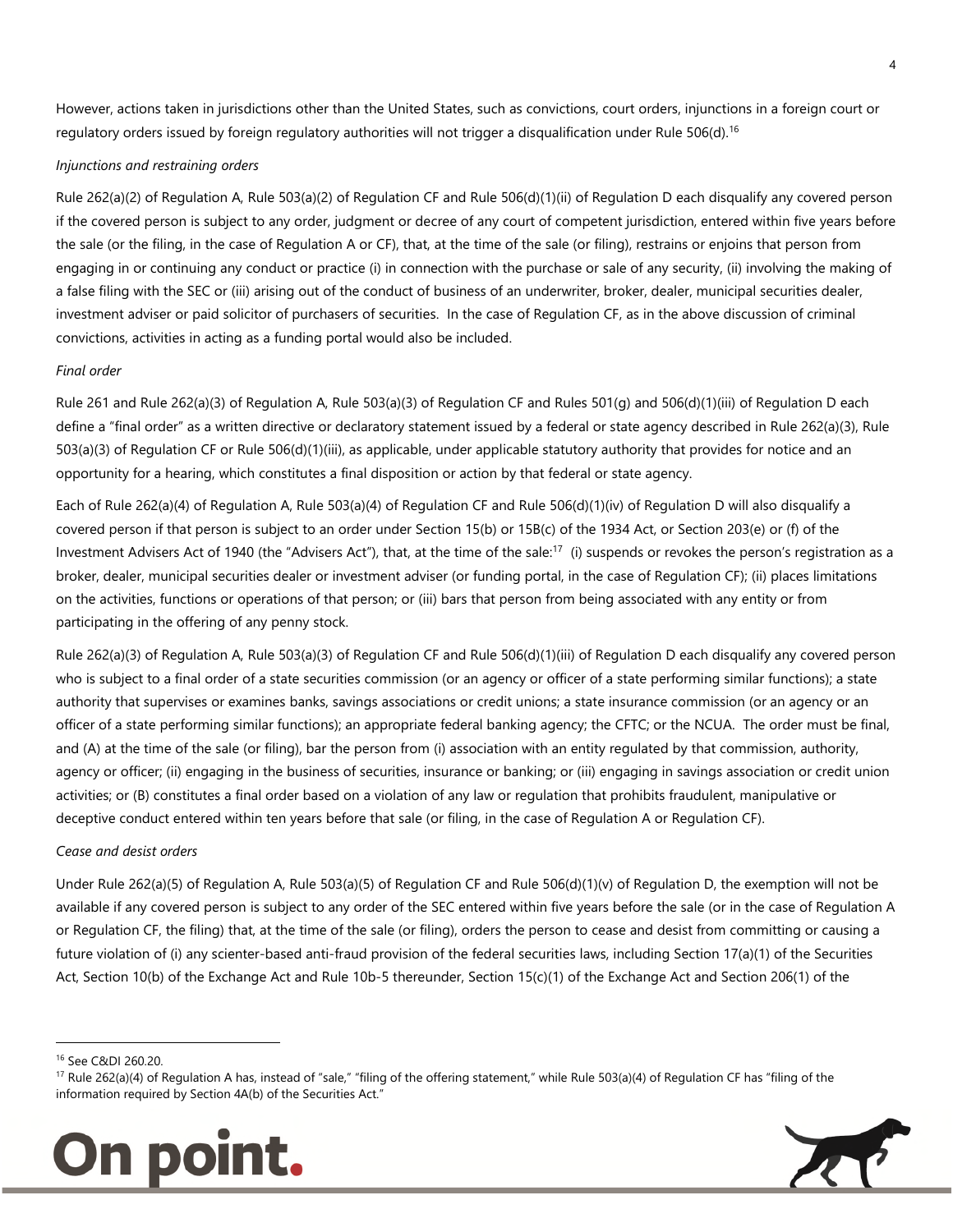Advisers Act, or any other rule or regulation thereunder; or (ii) Section 5 of the Securities Act. The disqualification provision for Section 5 of the Securities Act does not require scienter, consistent with Section 5's strict liability standards.

#### *Suspension or expulsion from self-regulatory organization ("SRO") membership or association with an SRO member*

Rule 262(a)(6) of Regulation A, Rule 503(a)(6) of Regulation CF and Rule 506(d)(1)(vi) of Regulation D each disqualify any covered person that is suspended or expelled from membership in, or suspended or barred from association with a member of, an SRO for any act or omission to act constituting conduct inconsistent with just and equitable principles of trade. There is no look-back period for this provision.

#### *Other orders*

Under each of Rule 262(a)(7) of Regulation A, Rule 503(a)(7) of Regulation CF and Rule 506(d)(1)(vii) of Regulation D, a covered person will be disqualified if that person has filed (as a registrant or an issuer) or was named as an underwriter in a registration statement or offering statement under Regulation A filed with the SEC that, within five years before the sale (or the filing of the offering statement, in the case of Regulation A or Regulation CF) was the subject of a refusal order, stop order or order suspending the Regulation A exemption, or is, at the time of sale (or filing), the subject of an investigation or proceeding to determine whether a stop order or suspension order should be issued.

#### *U.S. Postal Service false representation order*

Rule 262(a)(8) of Regulation A, Rule 503(a)(8) of Regulation CF and Rule 506(d)(1)(viii) of Regulation D each provide that the respective exemption will not be available if a covered person is subject to a U.S. Postal Service ("USPS") false representation order entered into within five years before such sale (or filing, in the case of Regulation A or Regulation CF), or is, at the time of such sale (or filing), subject to a temporary restraining order or preliminary injunction with respect to conduct alleged by the USPS to constitute a scheme or device for obtaining money or property through the mail by means of false representations.<sup>18</sup>

#### **Disqualifying Events that Occurred Prior to the Adoption of the Relevant Rules**

Rule 262(b) of Regulation A, Rule 503(b) of Regulation CF, and Rules 506(d)(2)(i) and 504(b)(3) of Regulation D provide that disqualification will not arise as a result of events that occurred prior to June 19, 2015, in the case of Regulation A; May 16, 2016, in the case of Regulation CF; September 23, 2013, in the case of Rule 506 offerings; and January 20, 2017, in the case of Rule 504 offerings.

However, in the case of Regulation A, these matters must be disclosed in writing to investors in Part II of Form 1-A.<sup>19</sup> Under Regulation CF, these matters must be disclosed in the offering materials.<sup>20</sup> In the case of Regulation D, Rule 506(e) and Rule 504(b)(3) require written disclosure to purchasers, at a reasonable time prior to the sale, of matters that would have triggered disqualification except that they occurred prior to the applicable rule's effective date. This disclosure requirement applies to all Rule 506 offerings, regardless of whether purchasers are accredited investors. Failure to make these disclosures will not be an "insignificant deviation" as contemplated by the relevant exemption; consequently, relief under that rule will not be available for the failure.<sup>21</sup> Unlike some of the other aspects of the Disqualifying Provisions, the disclosure provisions are not subject to the potential for waivers.<sup>22</sup>

j



 $18$  The U.S. False Representation Statute (39 U.S.C. § 3005) is used to protect the public from monetary loss where proving fraudulent intent is difficult. The USPS may sue a promoter that has made false representations in order to obtain money or property through the mail. If a judge rules that the promotion violates the statute, a false representation order is issued by the Judicial Officer of the USPS.

 $19$  Rule 262(d) of Regulation A.

<sup>20</sup> Rule 201(u) of Regulation CF.

<sup>&</sup>lt;sup>21</sup> See the Adopting Release at II.F.2.

<sup>22</sup> See C&DI 260.24.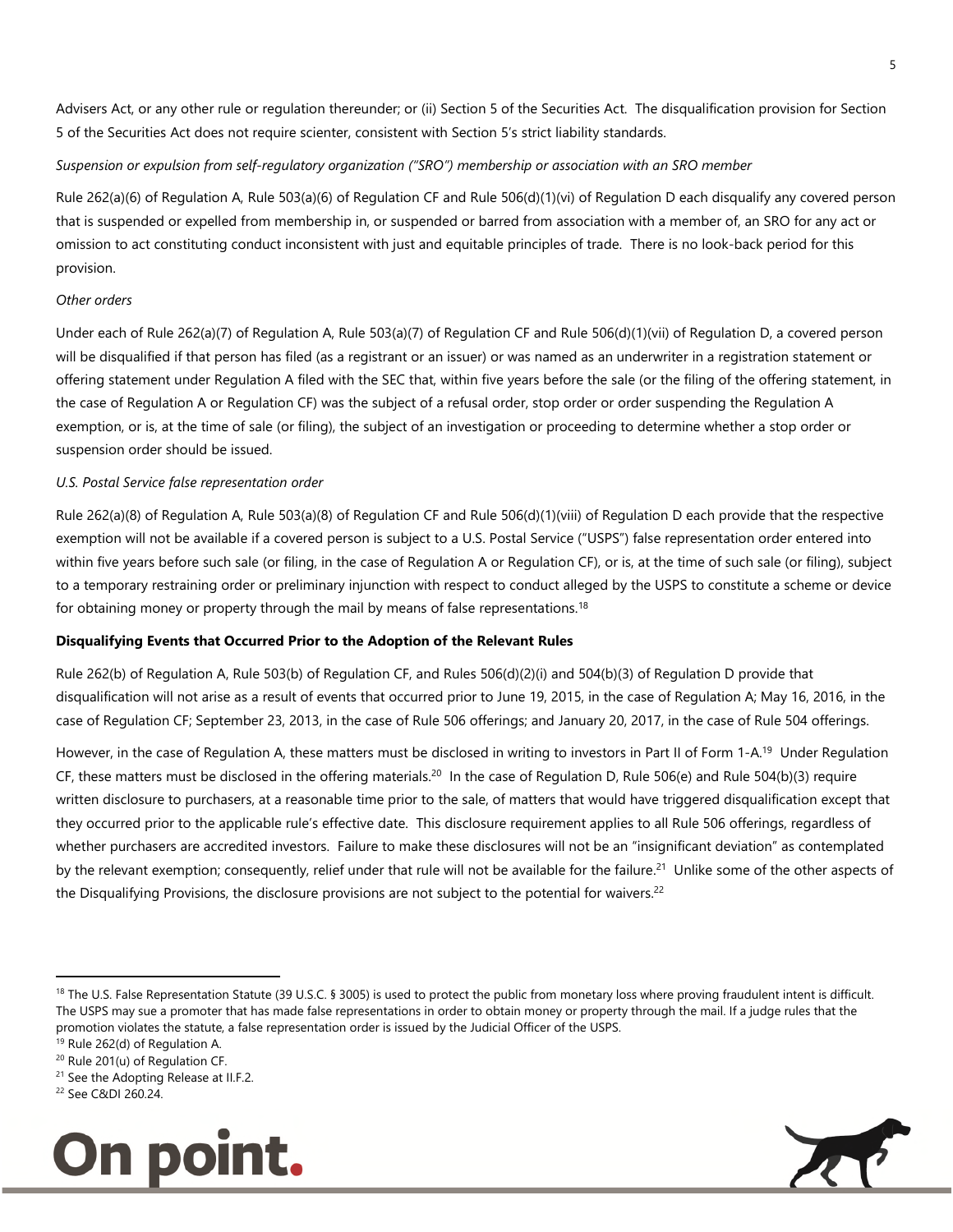Rule 506(e) does not require disclosure of past events that would no longer trigger a disqualification under Rule 506(d), such as a criminal conviction that occurred more than ten years prior to an offering.<sup>23</sup>

#### **Reasonable Care Exception**

Each of Rule 262(b)(4) of Regulation A, Rule 503(b)(4) of Regulation CF and Rule 506(d)(2)(iv) of Regulation D create a reasonable care exception that would apply if an issuer can establish that it did not know and, in the exercise of reasonable care, could not have known, that a disqualification existed because of the presence or participation of a covered person.

The reasonable care exception will be available if the issuer conducts a factual inquiry, the nature of which depends on the facts and circumstances of the issuer and the other offering participants. In this inquiry, an issuer should consider various factors, such as the risk that bad actors may be present, the presence of screening and other compliance mechanisms, the cost and burden of the inquiry, whether other means used to obtain information about the covered persons are adequate, and whether investigating publicly available information is reasonable. If an offering is continuous, delayed or long-lived, the issuer must update its factual inquiry periodically through bring-down of representations, questionnaires and certifications, negative consent letters, periodic re-checking of public databases, and other steps, depending on the circumstances.<sup>24</sup>

The reasonable care exception will be available if the issuer can establish that it did not know and, despite the exercise of reasonable care, could not have known that a disqualification existed under Rule 506(d)(1). This may occur when, despite the exercise of reasonable care, the issuer was unable to determine the existence of a disqualifying event, was unable to determine that a particular person was a covered person, or initially reasonably determined that the person was not a covered person but subsequently learned that determination was incorrect. Issuers will still need to consider what steps are appropriate upon discovery of Rule 506(d) disqualifying events and covered persons throughout the course of an ongoing Rule 506 offering. An issuer may need to seek waivers of disqualification, terminate the relationship with covered persons, provide Rule 506(e) disclosure, or take such other remedial steps to address the Rule 506(d) disqualification.<sup>25</sup>

#### **Procedures for Issuers and Placement Agents to Determine Whether Disqualifying Events Have Occurred**

As a practical matter, issuers and placement agents must implement procedures in connection with any relevant offering, in order to identify disqualifying events on the part of the issuer, any existing or potential placement agent or any other covered person. Knowledge of any disqualifying event (or any event or proceeding that could, with the passage of time, ripen into a disqualifying event) is essential in determining whether the issuer can proceed with the offering, whether it can use a potential placement agent, and whether any pre-effective disqualifying events will need to be disclosed. In an offering in which the issuer uses multiple placement agents or other compensated solicitors, the issuer is required to provide all investors with the Rule 506(e) disclosure for all compensated solicitors who are involved with the offering at the time of sale and their covered control persons.<sup>26</sup> In a continuous offering, the issuer is not required to provide disclosure under Rule 506(e) for all solicitors that were ever involved during the course of the offering.<sup>27</sup> A reasonable time prior to the sale of securities in reliance on Rule 506, the issuer must provide the required disclosure with respect to all compensated solicitors that are involved at the time of sale. Disclosure with respect to compensated solicitors who are no longer involved with the offering need not be provided under Rule 506(e) in order for the issuer to be able to rely on Rule 506.

j

<sup>27</sup> See C&DI 260.27.





<sup>23</sup> See C&DI 260.25.

<sup>24</sup> See C&DI 260.14.

<sup>25</sup> See C&DI 260.23.

<sup>26</sup> See C&DI 260.26.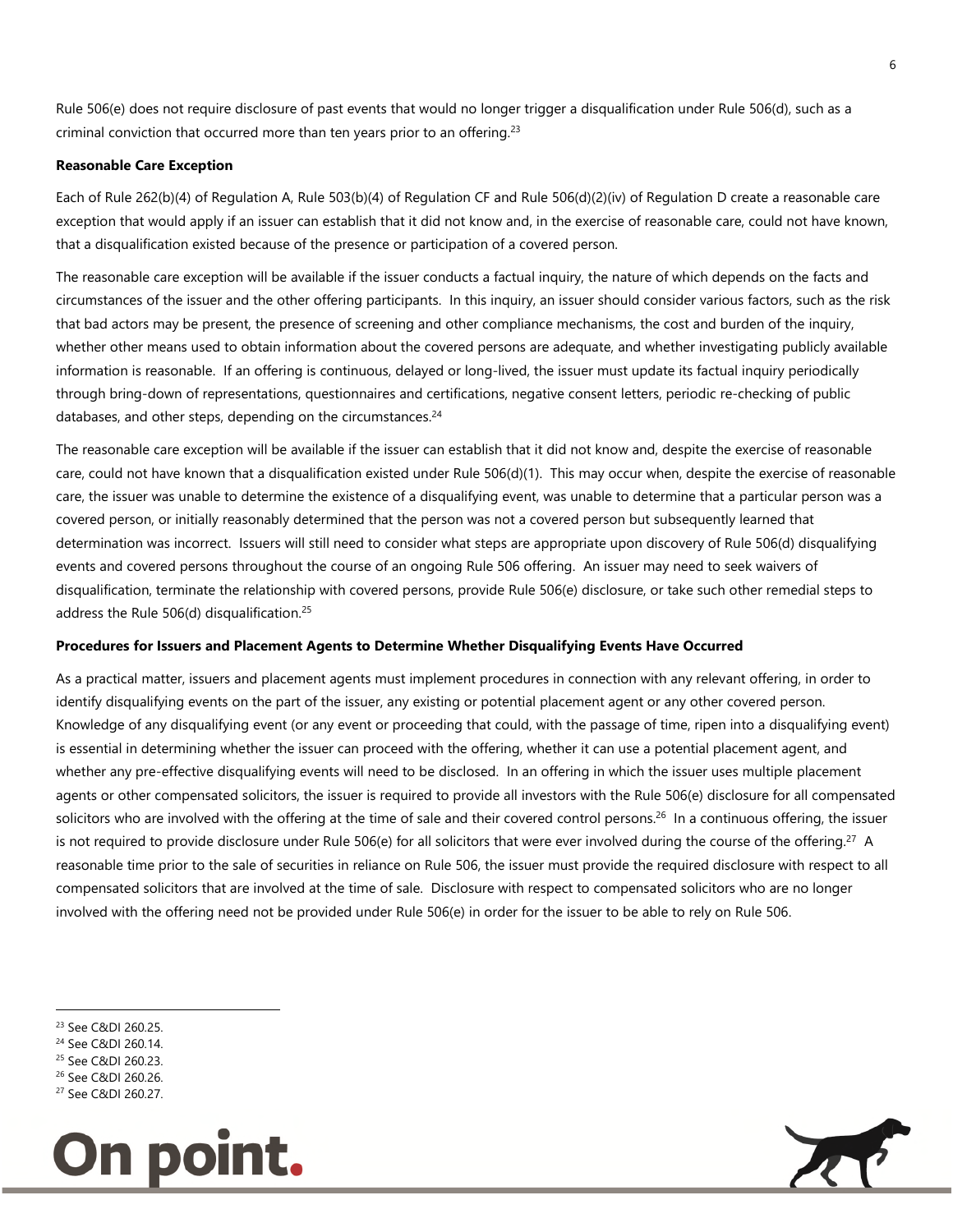To address these issues, issuers have:

- added additional questions to D&O questionnaires;
- asked 20% or greater shareholders to complete questionnaires annually;
- required placement agents to complete a questionnaire or provide a representation in connection with any proposed transaction;
- required other participants (that may be covered persons) to complete questionnaires or provide representations; and
- for funds or other issuers engaged in continuous or delayed offerings, refreshed or updated their diligence, such as through periodic scheduled bring-down representations, questionnaires and certifications, negative consent letters, periodic scheduled re-checking of public databases and other steps, depending on the circumstances.

To address these issues, placement agents:

- prior to any Rule 504 offering or Rule 506 offering, conduct diligence on issuers and other offering participants so that any disqualifying events that occurred prior to the effectiveness of the amendments can be properly disclosed, and determine whether the new representations described above can be made (including discussing the potential impact of any event that, with the passage of time, could become a disqualifying event);
- review Forms U4, U5 and U6 filed with FINRA and compare any events described in those forms to the applicable disqualifying events, in preparation for the possibility of either disclosing those events as pre-effectiveness disqualifying events or to confirm compliance with any of the new representations described above;
- answer the bad actor questionnaire prepared by the issuer, if any;
- elect to provide bad actor-related certifications; and
- test for the entire look-back period specified for each disqualifying event.

A typical pre-offering diligence investigation should uncover many of the disqualifying events, as the documentary diligence request list would normally ask for any communications with regulators. Those drafting a documentary diligence request list for an offering should ensure that the list includes all relevant covered persons (i.e., the list should list each of those persons, and not use any shorthand reference to the applicable rule). Issuers may not be familiar with all of the potential covered persons. Disqualifying events uncovered by the diligence investigation will require a new level of analysis prior to commencing the offering.

Broker-dealers and other compensated solicitors will have on file various forms, such as FINRA Form U4 and Form ADV, each of which require disclosure by their employees and others of "bad acts" similar to those that may constitute a disqualification event. Reviewing those forms is likely to be helpful in identifying any covered person that may be subject to a disqualification event. Some of the responses required by those forms, however, may list past acts that would not constitute a disqualification event. As a result, a respondent who provides a "yes" answer to the disclosure questions of Form U4 or Form ADV will not necessarily be disqualified from participating in an offering under Regulation A, Regulation CF or Regulation D. Conversely, there are also some disqualification events under these rules that are not contemplated by Form U4 or Form ADV; accordingly, review of these forms will not be sufficient to ensure that all types of disqualification events are known.

## **On point.**

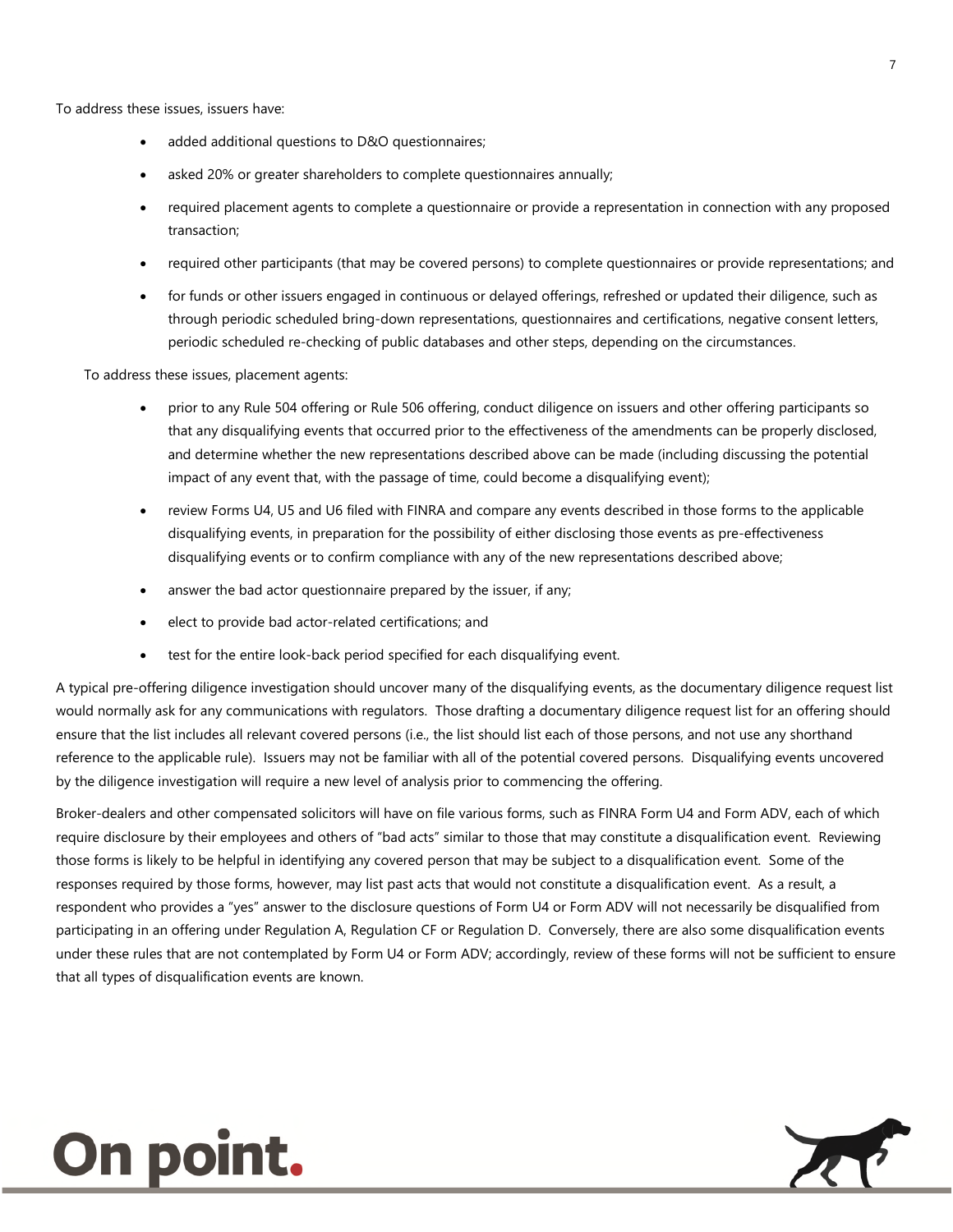#### **Disqualification Events During an Offering**

If a placement agent or one of its covered control persons becomes subject to a disqualifying event while an offering is still ongoing, the issuer could rely on Rule 506 for future sales in that offering if the engagement with the placement agent was terminated and the placement agent did not receive compensation for the future sales. Alternatively, if the triggering disqualifying event affected only the covered control persons of the placement agent, the issuer could continue to rely on Rule 506 for that offering if those persons were terminated or no longer performed roles with respect to the placement agent that would cause them to be covered persons for purposes of Rule 506(d).<sup>28</sup> Since the "bad actor" disqualification is not applicable to Section  $4(a)(2)$  of the Securities Act, an issuer may choose to do a Section 4(a)(2) private placement.

#### **Waivers from Disqualification Events**

The SEC has articulated its standards for granting these waivers on its website: http://www.sec.gov/divisions/corpfin/guidance/disquali [fication-waivers.shtml.](http://www.sec.gov/divisions/corpfin/guidance/disqualification-waivers.shtml) Waivers will also apply under each of Rule 262(b)(3) of Regulation A, Rule 503(b)(3) of Regulation CF and Rule 506(d)(2)(iii), if, before the relevant sale (or filing of an offering statement or required information, in the case of Regulation A and Regulation CF, respectively), the court or regulatory authority that entered the relevant order, judgment or decree advises in writing (whether contained in the relevant judgment, order or decree or separately to the SEC or its staff) that the relevant disqualification should not arise as a result of that order, judgment or decree.

In June 2019, a bill entitled the Bad Actor Disqualification Act of 2019 was introduced by the U.S. House of Representatives. This bill is intended to increase transparency and accountability in the SEC's process of providing bad actor waivers. It sets up a three-step process to request and obtain a waiver. First, a temporary waiver period of 180 days; second, a notice and comment period for the public; third, the SEC's determination on the waiver petition. The bill prohibits any SEC staff from advising the person seeking a waiver regarding the likelihood of the waiver being granted and requires the SEC to maintain a database of entities who have applied for and been denied a waiver. This bill is being discussed and debated in Congress and is not enacted yet.

#### **Certifications as to Disqualifications**

For Regulation A offerings, the required Form 1-A, Item 3, requires the issuer to certify that no disqualifying events have occurred and to indicate whether the related disclosure will be included in the offering's offering circular. The form of offering statement for use in Regulation CF offerings contains a similar certification. The signature block of Form D contains a certification that applies to transactions under Rule 504 and Rule 506, confirming that the offering is not disqualified from reliance on Rule 504 or Rule 506 for one of the reasons stated in Rule 504(b)(3) or Rule 506(d).

#### **Contacts**

**Bradley Berman** New York T: (212) 506-2321 E: [bberman@mayerbrown.com](mailto:bberman@mayerbrown.com) **Anna Pinedo** New York T: (212) 506-2275 E: [apinedo@mayerbrown.com](mailto:apinedo@mayerbrown.com)

*\* The authors recognize Hanwen Zhang for her contributions to this piece.* 



8

<sup>28</sup> See C&DI 206.15.

 $\overline{a}$